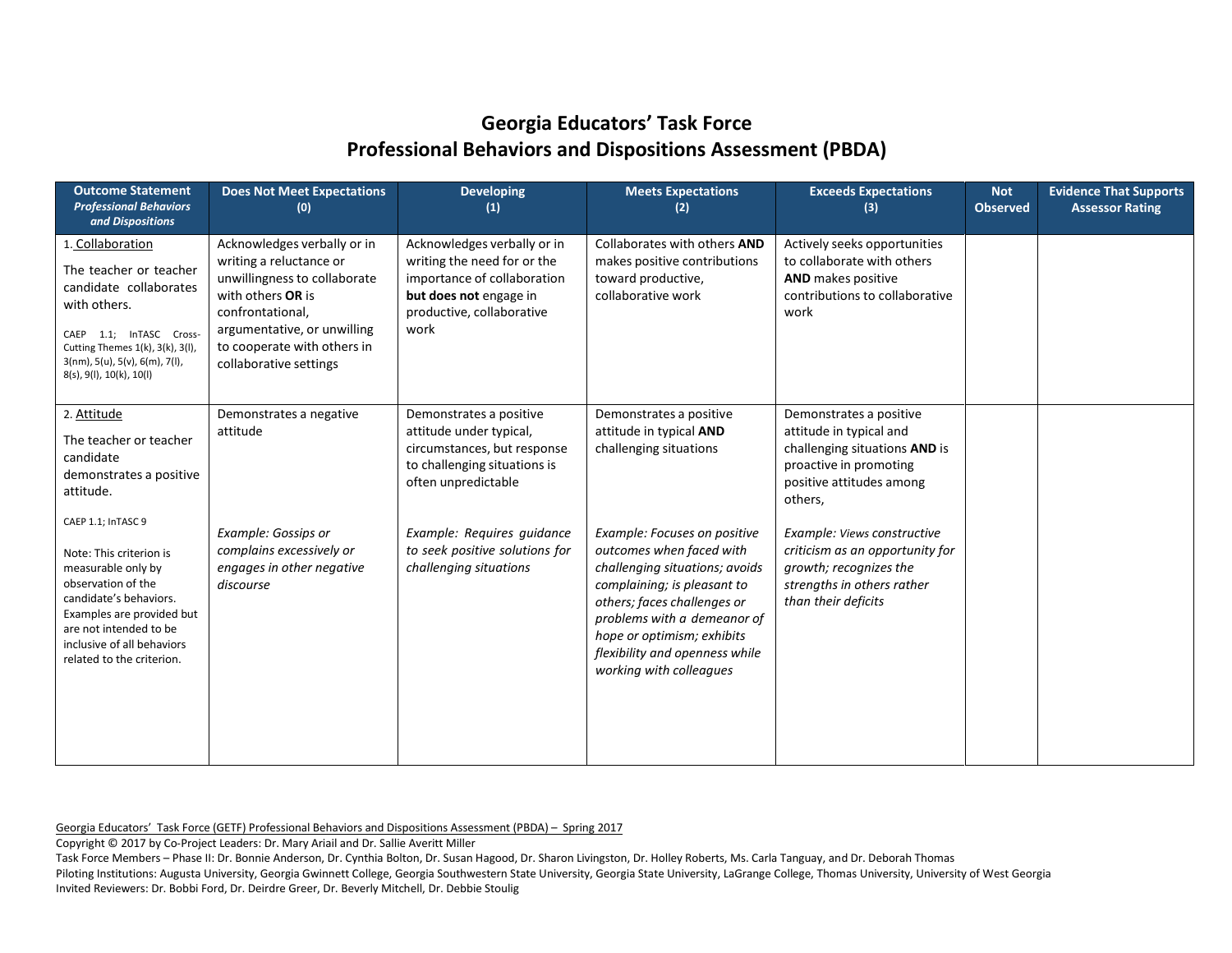| <b>Outcome Statement</b><br><b>Professional Behaviors</b><br>and Dispositions                                                                                                                                                                                                 | <b>Does Not Meet Expectations</b><br>(0)                                                                                                                                                                              | <b>Developing</b><br>(1)                                                                                                                | <b>Meets Expectations</b><br>(2)                                                                                                                  | <b>Exceeds Expectations</b><br>(3)                                                                                                                             | <b>Not</b><br><b>Observed</b> | <b>Evidence That Supports</b><br><b>Assessor Rating</b> |
|-------------------------------------------------------------------------------------------------------------------------------------------------------------------------------------------------------------------------------------------------------------------------------|-----------------------------------------------------------------------------------------------------------------------------------------------------------------------------------------------------------------------|-----------------------------------------------------------------------------------------------------------------------------------------|---------------------------------------------------------------------------------------------------------------------------------------------------|----------------------------------------------------------------------------------------------------------------------------------------------------------------|-------------------------------|---------------------------------------------------------|
| 3. Relationship with<br><b>Adults</b><br>The teacher or teacher<br>candidate maintains<br>positive relationships<br>with adults (parents,<br>colleagues, guardians,                                                                                                           | Acts toward others in ways<br>that are disrespectful or<br>inappropriate                                                                                                                                              | Generally maintains positive<br>relationships with adults, with<br>few lapses                                                           | Maintains positive<br>relationships with adults at all<br>times                                                                                   | Maintains positive<br>relationships with adults at all<br>times AND is proactive in<br>creating and promoting an<br>environment that is mutually<br>respectful |                               |                                                         |
| staff, administration,<br>etc.).<br>CAEP 1.1; InTASC 3, 10<br>Note: This criterion is<br>measurable only by<br>observation of the<br>candidate's behaviors.<br>Examples are provided but<br>are not intended to be<br>inclusive of all behaviors<br>related to the criterion. | Example: Often OR<br>egregiously demonstrates a<br>lack of respect for others;<br>communicates<br>inappropriately; behaves in<br>ways that are disrespectful to<br>others' feelings, perspectives,<br>and/or cultures | Example: Generally respectful<br>of others; communicates<br>appropriately; considers<br>others' feelings, perspectives,<br>and cultures | Example: Always respectful<br>and kind toward others;<br>communicates appropriately;<br>considers others' feelings,<br>perspectives, and cultures | Example: Encourages others<br>to develop and maintain<br>positive relationships<br>amongst themselves                                                          |                               |                                                         |

Copyright © 2017 by Co-Project Leaders: Dr. Mary Ariail and Dr. Sallie Averitt Miller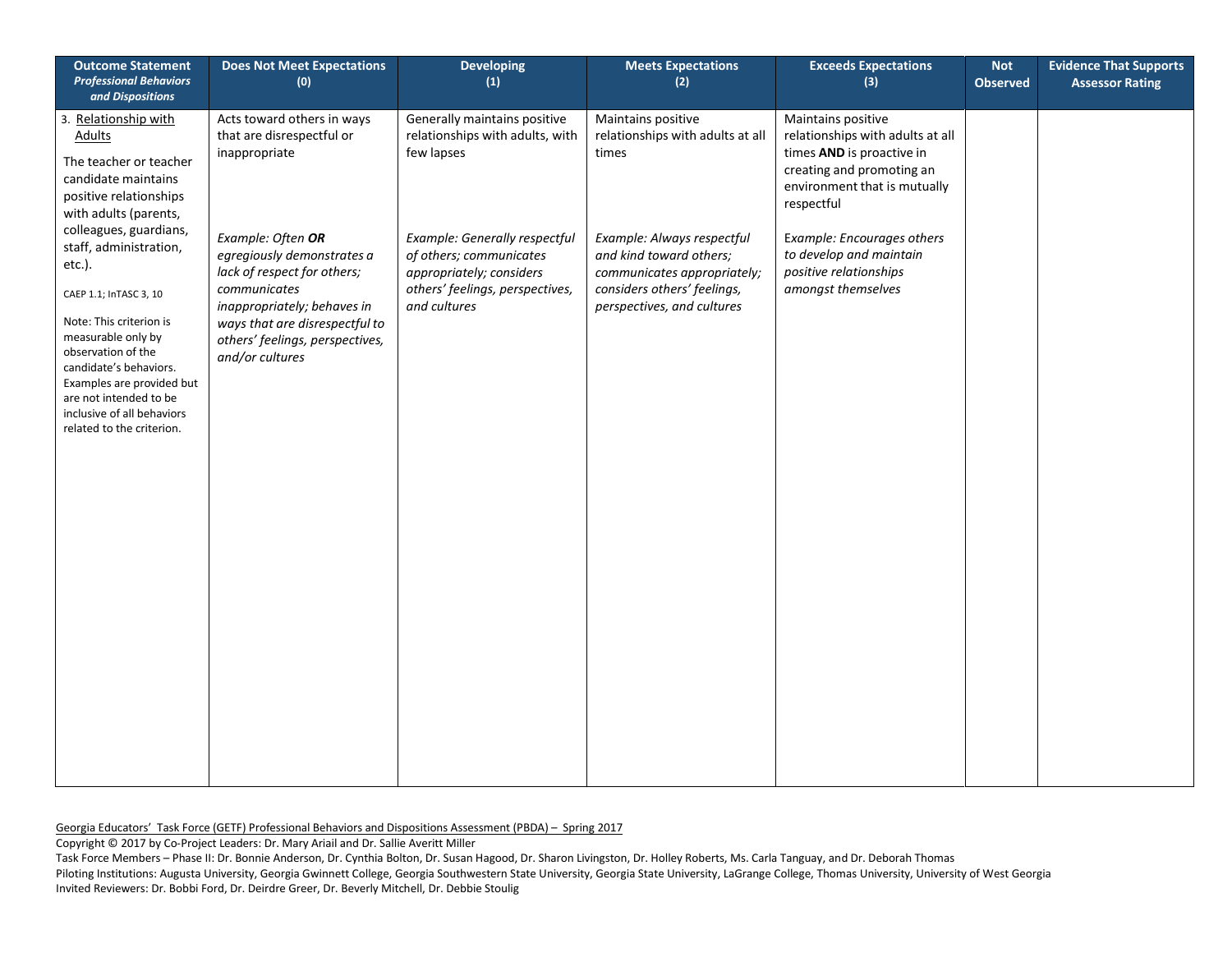| <b>Outcome Statement</b><br><b>Professional Behaviors</b><br>and Dispositions                                                                                                             | <b>Does Not Meet Expectations</b><br>(0)                                                                                                                                                                                                                                                                                                                                                                                                                                                                   | <b>Developing</b><br>(1)                                                                                                                                                                                                                                                                                                                                                     | <b>Meets Expectations</b><br>(2)                                                                                                                                                                                                                                                                                  | <b>Exceeds Expectations</b><br>(3)                                                                                                                                                                                                                                                                                                                                                                                                                                                                                                                                              | <b>Not</b><br><b>Observed</b> | <b>Evidence That Supports</b><br><b>Assessor Rating</b> |
|-------------------------------------------------------------------------------------------------------------------------------------------------------------------------------------------|------------------------------------------------------------------------------------------------------------------------------------------------------------------------------------------------------------------------------------------------------------------------------------------------------------------------------------------------------------------------------------------------------------------------------------------------------------------------------------------------------------|------------------------------------------------------------------------------------------------------------------------------------------------------------------------------------------------------------------------------------------------------------------------------------------------------------------------------------------------------------------------------|-------------------------------------------------------------------------------------------------------------------------------------------------------------------------------------------------------------------------------------------------------------------------------------------------------------------|---------------------------------------------------------------------------------------------------------------------------------------------------------------------------------------------------------------------------------------------------------------------------------------------------------------------------------------------------------------------------------------------------------------------------------------------------------------------------------------------------------------------------------------------------------------------------------|-------------------------------|---------------------------------------------------------|
| Communication<br>4.<br>The teacher or teacher<br>candidate<br>communicates<br>effectively.<br>CAEP 1.1; InTASC Cross-<br>Cutting Themes 3(o), 3(n),<br>6(o), 8(u), 10 (a, d-g, k, m, n q, | Acknowledges verbally or in<br>writing a reluctance or<br>unwillingness to use effective<br>and appropriate<br>communications with others<br>(e.g., students, parents or<br>guardians, district and school<br>personnel) OR lacks the<br>verbal, non-verbal, and<br>written communication<br>techniques that foster<br>positive interactions and<br>promote learning in the<br>classroom and school<br>environment<br>Example: Uses negative or<br>closed body language; speaks<br>harshly; ignores others | Acknowledges verbally or in<br>writing the importance of<br>effective communication<br>(e.g., with students, parents<br>or guardians, district and<br>school personnel) BUT<br>sometimes lacks the verbal,<br>non-verbal, and written<br>communication techniques<br>that foster positive<br>interactions and promote<br>learning in the classroom and<br>school environment | Communicates effectively<br>with all stakeholders (e.g.,<br>students, parents or<br>guardians, district and school<br>personnel) AND uses verbal,<br>non-verbal, and written<br>communication techniques to<br>foster positive interactions<br>and promote learning in the<br>classroom and school<br>environment | Communicates effectively<br>with all stakeholders (e.g.,<br>students, parents or<br>guardians, district and school<br>personnel and uses verbal,<br>non-verbal, and written<br>communication techniques to<br>foster positive interactions<br>and promote learning in the<br>classroom and school<br>environment; AND<br>communicates with<br>individuals outside the school<br>environment to promote<br>awareness of education-<br>related issues<br>Example: Speaks at a local<br>service organization; writes a<br>letter to their congress-<br>person; presents a workshop |                               |                                                         |
|                                                                                                                                                                                           |                                                                                                                                                                                                                                                                                                                                                                                                                                                                                                            |                                                                                                                                                                                                                                                                                                                                                                              |                                                                                                                                                                                                                                                                                                                   | or seminar at a professional<br>conference; creates and<br>distributes a newsletter for<br>parents                                                                                                                                                                                                                                                                                                                                                                                                                                                                              |                               |                                                         |
| 5. Attendance<br>The teacher or teacher<br>candidate adheres to<br>policies regarding<br>attendance and<br>punctuality.<br>CAEP 1.1; InTASC 9                                             | Absences and/or late arrivals<br>violate university, school,<br>and/or district policies<br>regarding attendance and<br>punctuality.                                                                                                                                                                                                                                                                                                                                                                       | Works toward becoming<br>knowledgeable of university,<br>school, and/or district policies<br>regarding attendance and<br>punctuality AND attempts to<br>comply with policies                                                                                                                                                                                                 | Knows and adheres to<br>university, school, and/or<br>district policies regarding<br>attendance and punctuality                                                                                                                                                                                                   | Knows and adheres to<br>university, school, and/or<br>district policies regarding<br>attendance and punctuality<br>AND attends school related<br>events that are not required,<br>such as extracurricular school<br>activities, parent organization<br>meetings, community events<br>related the school                                                                                                                                                                                                                                                                         |                               |                                                         |

Copyright © 2017 by Co-Project Leaders: Dr. Mary Ariail and Dr. Sallie Averitt Miller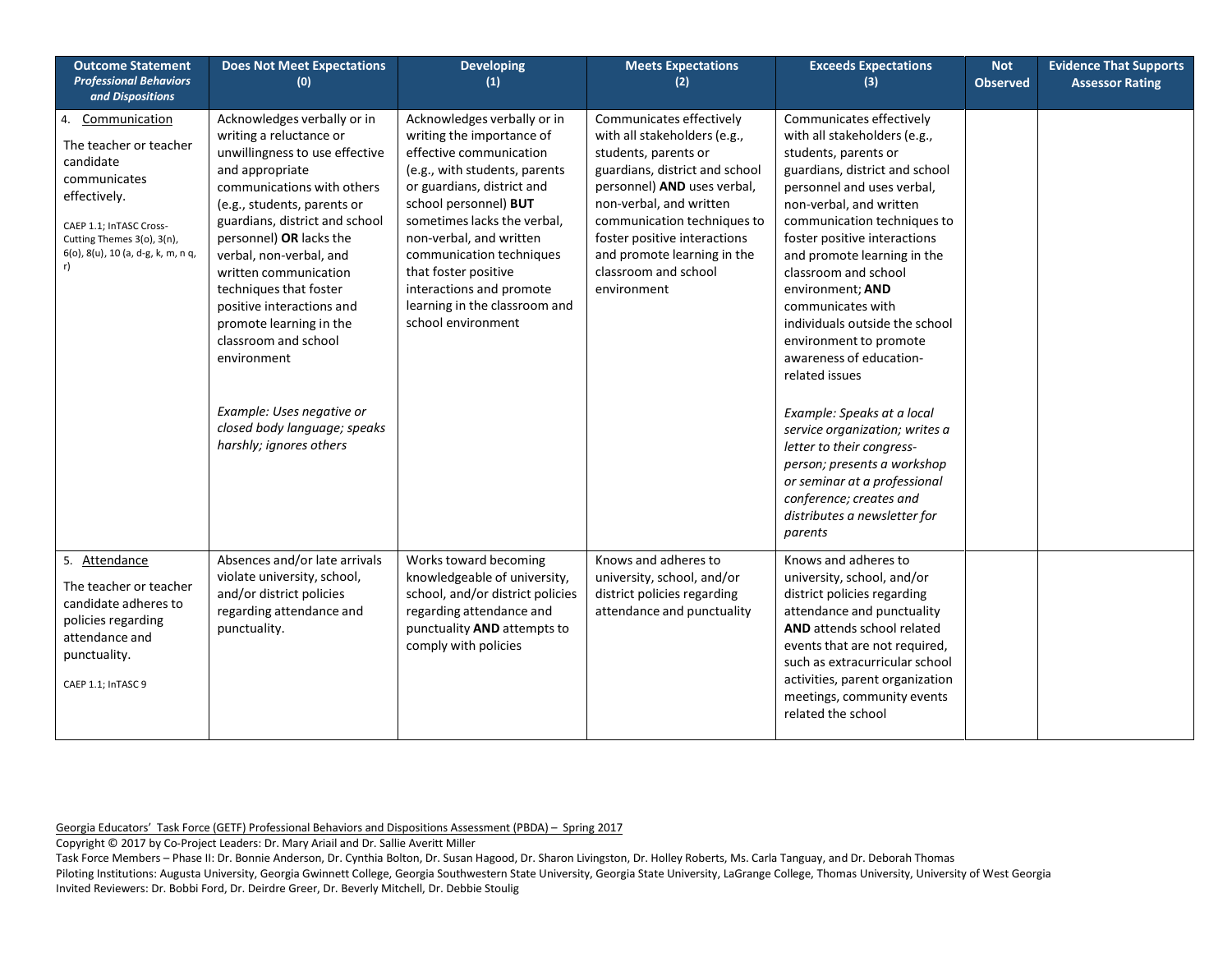| <b>Outcome Statement</b><br><b>Professional Behaviors</b><br>and Dispositions                                                                                      | <b>Does Not Meet Expectations</b><br>(0)                                                                                                                                                                                                                                                                                                                                                  | <b>Developing</b><br>(1)                                                                                                                                                                                                                                                                                                                                                     | <b>Meets Expectations</b><br>(2)                                                                                                                                                                                                                                                                          | <b>Exceeds Expectations</b><br>(3)                                                                                                                                                                                                                                                                                        | <b>Not</b><br><b>Observed</b> | <b>Evidence That Supports</b><br><b>Assessor Rating</b> |
|--------------------------------------------------------------------------------------------------------------------------------------------------------------------|-------------------------------------------------------------------------------------------------------------------------------------------------------------------------------------------------------------------------------------------------------------------------------------------------------------------------------------------------------------------------------------------|------------------------------------------------------------------------------------------------------------------------------------------------------------------------------------------------------------------------------------------------------------------------------------------------------------------------------------------------------------------------------|-----------------------------------------------------------------------------------------------------------------------------------------------------------------------------------------------------------------------------------------------------------------------------------------------------------|---------------------------------------------------------------------------------------------------------------------------------------------------------------------------------------------------------------------------------------------------------------------------------------------------------------------------|-------------------------------|---------------------------------------------------------|
| 6. Relationship with<br><b>Students</b><br>The teacher or teacher<br>candidate interacts<br>appropriately and<br>positively with others.<br>CAEP 1.1; InTASC 3, 10 | Interacts inappropriately or<br>negatively toward students<br>OR provides instruction that<br>disregards, disrespects, or is<br>not aligned with the<br>intellectual, social, cultural,<br>emotional, and physical<br>needs of the age group<br>Example: Shows bias and/or<br>favoritism toward students;<br>engages in inappropriate<br>physical or social interactions<br>with students | Interacts appropriately and<br>positively with students BUT<br>provides instruction that<br>disregards, disrespects, or is<br>not aligned with the<br>intellectual, social, cultural,<br>emotional, and physical needs<br>of the age group<br>Example: Plans/teaches<br>lessons that are age-<br>inappropriate or which<br>portray certain cultures in<br>stereotypical ways | Interacts appropriately and<br>positively with students AND<br>provides instruction that<br>respects and aligns with the<br>intellectual, social, cultural,<br>emotional, and physical needs<br>of the age group                                                                                          | Interacts appropriately and<br>positively with students and<br>provides instruction that<br>respects and aligns with the<br>intellectual, social, cultural,<br>emotional, and physical needs<br>of the age group AND is<br>proactive in promoting<br>respect for and<br>understanding of students'<br>needs and interests |                               |                                                         |
| 7. Initiative<br>The teacher or teacher<br>candidate<br>demonstrates evidence<br>of initiative.<br>CAEP 1.1; InTASC 10                                             | Avoids opportunities to<br>initiate and/or complete<br>responsibilities<br><b>Example: Blames others</b><br>rather than taking personal<br>responsibility; provides<br>excuses, such as lack of<br>understanding or support                                                                                                                                                               | Completes assigned<br>responsibilities when<br>prompted<br>Example: Reflects on<br>experience and suggests<br>possibilities for approaching<br>new situations and challenges                                                                                                                                                                                                 | Initiates and completes<br>responsibilities without<br>prompting<br>Example: Is proactive in asking<br>questions and seeking<br>guidance for areas of<br>uncertainty; draws on<br>knowledge and experience to<br>respond to new situations and<br>challenges; anticipates and<br>plans for the unexpected | Initiates and completes<br>responsibilities without<br>prompting AND seeks<br>opportunities to take on new<br>responsibilities and<br>challenges                                                                                                                                                                          |                               |                                                         |

Copyright © 2017 by Co-Project Leaders: Dr. Mary Ariail and Dr. Sallie Averitt Miller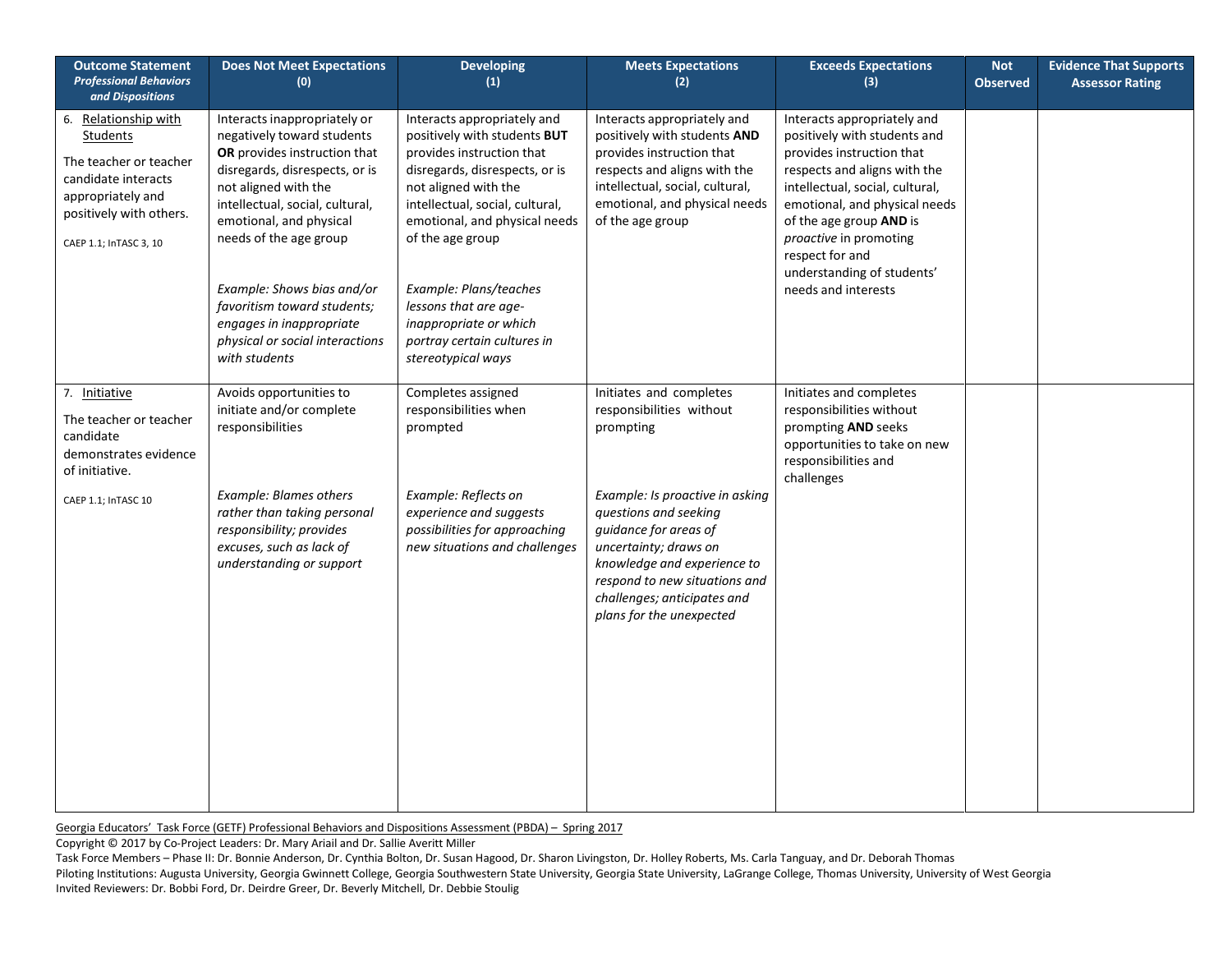| <b>Outcome Statement</b><br><b>Professional Behaviors</b><br>and Dispositions                                                                                                                                           | <b>Does Not Meet Expectations</b><br>(0)                                                                                                                    | <b>Developing</b><br>$\left( 1\right)$                                                                                                                                                                                                                                                         | <b>Meets Expectations</b><br>(2)                                                                                                                                                                          | <b>Exceeds Expectations</b><br>(3)                                                                                                                                                                                                                                                                                                                                                                                                     | <b>Not</b><br><b>Observed</b> | <b>Evidence That Supports</b><br><b>Assessor Rating</b> |
|-------------------------------------------------------------------------------------------------------------------------------------------------------------------------------------------------------------------------|-------------------------------------------------------------------------------------------------------------------------------------------------------------|------------------------------------------------------------------------------------------------------------------------------------------------------------------------------------------------------------------------------------------------------------------------------------------------|-----------------------------------------------------------------------------------------------------------------------------------------------------------------------------------------------------------|----------------------------------------------------------------------------------------------------------------------------------------------------------------------------------------------------------------------------------------------------------------------------------------------------------------------------------------------------------------------------------------------------------------------------------------|-------------------------------|---------------------------------------------------------|
| 8. Professional<br>Appearance<br>The teacher or teacher<br>candidate adheres to<br>good hygiene and<br>follows university,<br>school, and/or district<br>policies for professional<br>appearance.<br>CAEP 1.1; InTASC 9 | Does not meet minimum<br>expectations for personal<br>hygiene OR violates<br>university, school, and/or<br>district policies for<br>professional appearance | Is clean and neat BUT<br>occasionally fails to adhere to<br>university, school, and/or<br>district policies for<br>professional appearance                                                                                                                                                     | Is clean and neat AND<br>adheres to university, school,<br>and/or district policies for<br>professional appearance                                                                                        | Is clean and neat AND<br>consistently exceeds<br>university, school, and/or<br>district minimum standards<br>for professional appearance<br>Example: A male teacher<br>wears a long-sleeve shirt and<br>tie on most days, even though<br>it is not required by school<br>policy.                                                                                                                                                       |                               |                                                         |
| 9. Legal and Ethical<br>Conduct<br>The teacher or teacher<br>candidate adheres to<br>legal and ethical<br>standards for behavior.<br>CAEP 1.1; InTASC 9                                                                 | Does not adhere to<br>university, school, and/or<br>district policies; OR<br>deliberately fails to uphold<br>the State Code of Ethics                       | Reviews and seeks guidance<br>for gaining knowledge of and<br>adhering to university, school,<br>and/or district policies related<br>to legal and ethical standards<br>of behavior AND asks<br>questions or pursues<br>information to increase<br>understanding of the State<br>Code of Ethics | Knowledgeable of and adheres<br>to university, school, and/or<br>district policies related to legal<br>and ethical standards of<br>behavior AND upholds the<br>State Code of Ethics for<br>Educators      | Knowledgeable of and adheres<br>to university, school, and/or<br>district policies related to legal<br>and ethical standards of<br>behavior and upholds the<br>State Code of Ethics for<br>Educators AND advocates for<br>equitable treatment of others<br>AND develops preventative<br>methods to protect students<br>and/or teachers from<br>conditions that interfere with<br>learning or are harmful to<br>their health and safety |                               |                                                         |
|                                                                                                                                                                                                                         | Example: Falsifies information<br>on student records                                                                                                        | Example: Seeks guidance on<br>the equitable treatment of<br>others and protecting<br>students from conditions that<br>interfere with learning or are<br>harmful to their health and<br>safety                                                                                                  | Example: Exhibits equitable<br>treatment of others and<br>exerts reasonable effort to<br>protect students from<br>conditions that interfere with<br>learning or are harmful to<br>their health and safety | Example: Develops a<br>workshop for students or<br>others in which s/he explicitly<br>teaches the State Code of<br><b>Ethics for Educators</b>                                                                                                                                                                                                                                                                                         |                               |                                                         |

Copyright © 2017 by Co-Project Leaders: Dr. Mary Ariail and Dr. Sallie Averitt Miller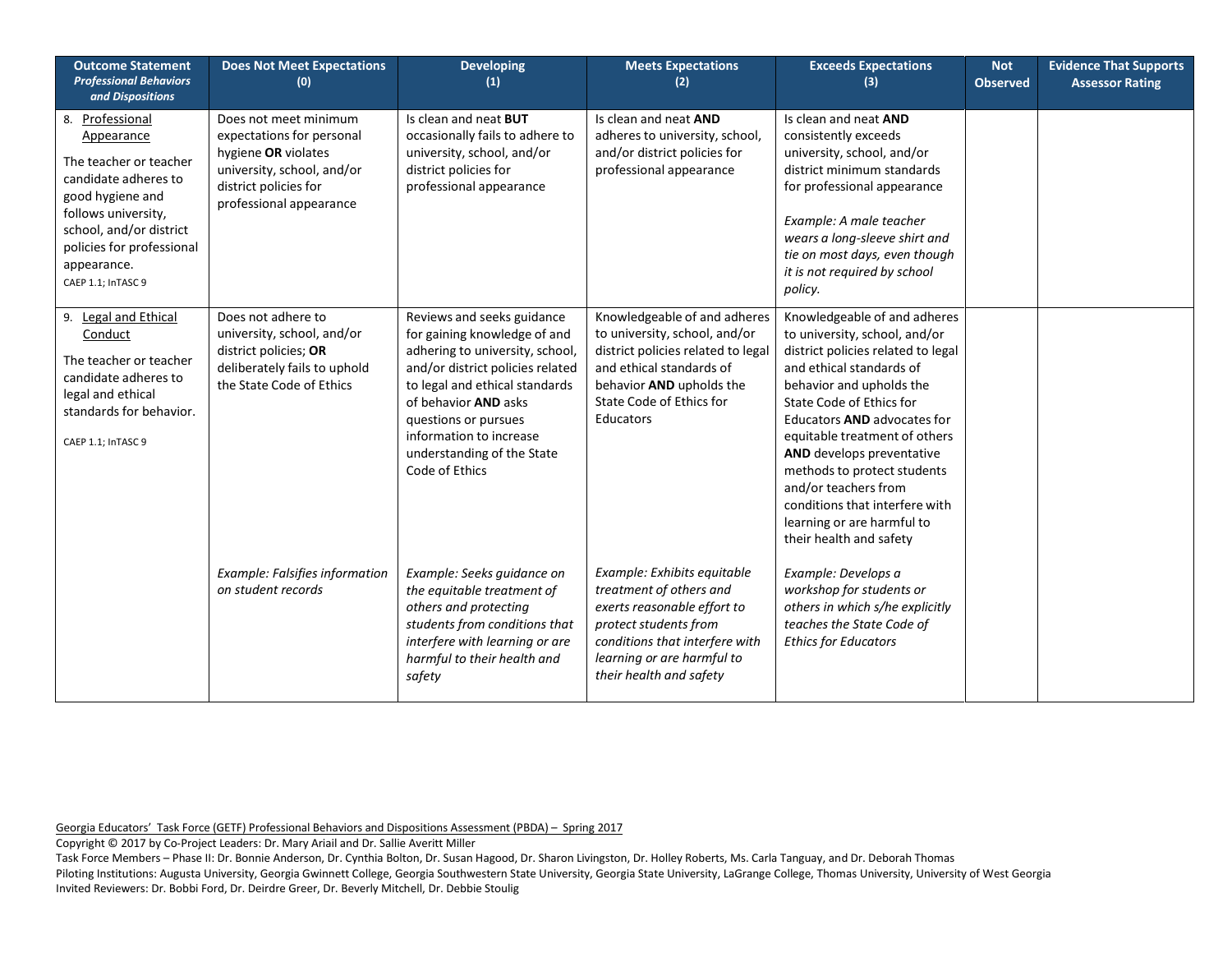| <b>Outcome Statement</b><br><b>Professional Behaviors</b><br>and Dispositions                                                                                                             | <b>Does Not Meet Expectations</b><br>(0)                                                                                                                                                                                                                                                                                               | <b>Developing</b><br>(1)                                                                                                                                                                                                                                                                       | <b>Meets Expectations</b><br>(2)                                                                                                                                                                                                                                                             | <b>Exceeds Expectations</b><br>(3)                                                                                                                                                                                                                                                                                                                                                                                        | <b>Not</b><br><b>Observed</b> | <b>Evidence That Supports</b><br><b>Assessor Rating</b> |
|-------------------------------------------------------------------------------------------------------------------------------------------------------------------------------------------|----------------------------------------------------------------------------------------------------------------------------------------------------------------------------------------------------------------------------------------------------------------------------------------------------------------------------------------|------------------------------------------------------------------------------------------------------------------------------------------------------------------------------------------------------------------------------------------------------------------------------------------------|----------------------------------------------------------------------------------------------------------------------------------------------------------------------------------------------------------------------------------------------------------------------------------------------|---------------------------------------------------------------------------------------------------------------------------------------------------------------------------------------------------------------------------------------------------------------------------------------------------------------------------------------------------------------------------------------------------------------------------|-------------------------------|---------------------------------------------------------|
| 10. Diversity<br>The teacher or teacher<br>candidate<br>demonstrates respect<br>for and appreciation for<br>a wide variety of<br>individual differences.<br>CAEP 1.1; InTASC 2            | Does not listen and respond<br>appropriately to others'<br>opinions OR demonstrates a<br>lack of respect for or<br>insensitivity to those of<br>different cultural<br>backgrounds, cognitive and<br>physical abilities, and<br>personal ideologies                                                                                     | Listens and responds<br>appropriately to others'<br>opinions AND seeks guidance<br>on how to exhibit respect for<br>those of different cultural<br>backgrounds, cognitive and<br>physical abilities, and<br>personal ideologies                                                                | Listens and responds<br>appropriately to others'<br>opinions AND exhibits respect<br>for those of different cultural<br>backgrounds, cognitive and<br>physical abilities, and<br>personal ideologies                                                                                         | Listens and responds<br>appropriately to others'<br>opinions and exhibits respect<br>for those of different cultural<br>backgrounds, cognitive and<br>physical abilities, and<br>personal ideologies AND<br>advocates for fair and<br>equitable treatment for all                                                                                                                                                         |                               |                                                         |
| 11. Learning<br>Environment<br>The teacher or teacher<br>candidate<br>demonstrates a<br>commitment to<br>creating a positive, low-<br>risk learning<br>environment.<br>CAEP 1.1; InTASC 3 | Does not demonstrate a<br>willingness to create a<br>positive, low-risk learning<br>environment OR allows<br>disruptive behavior to<br>interfere with learning                                                                                                                                                                         | Demonstrates progress<br>toward creating a positive,<br>low-risk learning environment<br>AND provides students with<br>choices, makes relevant<br>connections, builds<br>understanding, and develops<br>relationships that create a<br>sense of belonging between<br>and among learners        | Demonstrates a commitment<br>to creating a positive, low-risk<br>learning environment by<br>providing students with<br>choices, making relevant<br>connections, building<br>understanding, and<br>developing relationships that<br>create a sense of belonging<br>between and among learners | Demonstrates a commitment<br>to creating a positive, low-risk<br>learning environment by<br>providing students with<br>choices, making relevant<br>connections, building<br>understanding, and<br>developing relationships that<br>create a sense of belonging<br>between and among learners<br>AND is proactive in<br>disseminating information<br>with others about how to<br>create a positive learning<br>environment |                               |                                                         |
| 12. Time Management<br>The teacher or teacher<br>candidate uses time<br>effectively.<br>CAEP 1.1; InTASC 7                                                                                | Demonstrates no evidence of<br>a reliable system for planning<br>and scheduling<br>Example: Waits until the last<br>minute to prepare; does not<br>use a reliable system for<br>planning and scheduling;<br>frequently plans too much or<br>too little material, resulting in<br>a rushed lesson or excess time<br>at the end of class | Demonstrates progress<br>toward development of a<br>reliable system for planning<br>and scheduling<br>Example: Sometimes plans<br>too much or too little<br>material, resulting in a rushed<br>lesson or excess time at the<br>end of class, but is able to<br>make appropriate<br>adjustments | Demonstrates effective use of<br>time through thoughtful<br>planning, thorough<br>preparation, and efficient<br>organization<br>Example: Prepares in advance<br>for events and uses a reliable<br>system for planning and<br>scheduling                                                      | Demonstrates effective use of<br>time through thoughtful<br>planning, thorough<br>preparation, and efficient<br>organization AND supports<br>others in helping them to<br>learn time management skills                                                                                                                                                                                                                    |                               |                                                         |

Copyright © 2017 by Co-Project Leaders: Dr. Mary Ariail and Dr. Sallie Averitt Miller